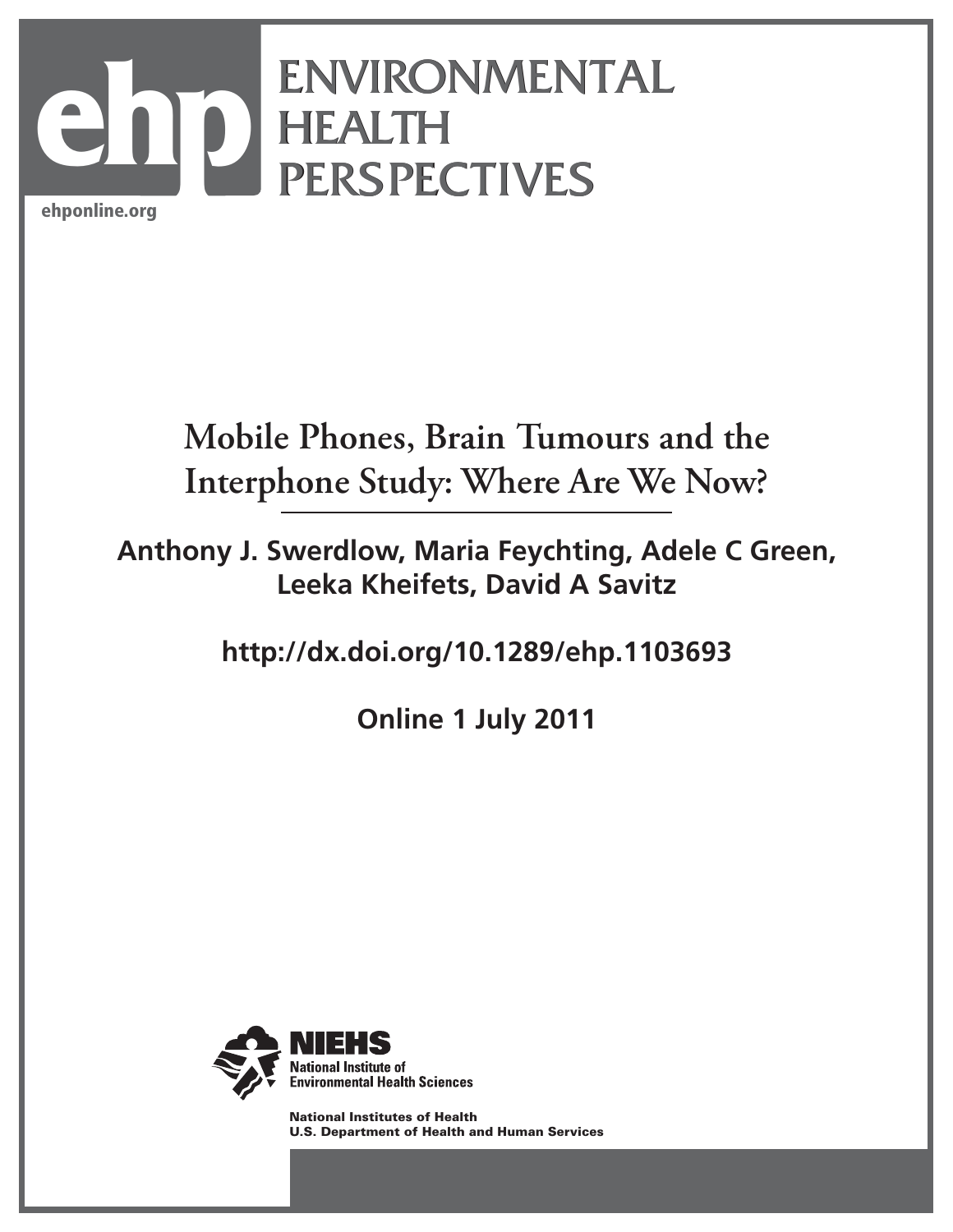## **Mobile Phones, Brain Tumours and the Interphone Study:**

### **Where Are We Now?**

Anthony J. Swerdlow<sup>1</sup>, Maria Feychting<sup>2</sup>, Adele C Green<sup>3</sup>, Leeka Kheifets<sup>4</sup>, David A Savitz<sup>5</sup> (International Commission for Non-Ionizing Radiation Protection Standing Committee on Epidemiology)

<sup>1</sup>Section of Epidemiology, Institute of Cancer Research, Sutton, UK;

 $2K$ arolinska Institutet, Institute of Environmental Medicine, Stockholm, Sweden;

<sup>3</sup>Cancer and Population Studies Unit, Queensland Institute of Medical Research,

Brisbane, Australia & School of Translational Medicine, University of Manchester,

Manchester, UK;

<sup>4</sup>Department of Epidemiology, University of California at Los Angeles, Los Angeles, USA;

<sup>5</sup>Departments of Community Health and Obstetrics and Gynaecology, Brown University, Providence, USA.

**Correspondence to**: Anthony Swerdlow, Section of Epidemiology, Institute of Cancer Research, 15 Cotswold Road, Sutton, Surrey SM2 5NG, UK. (Telephone: +442087224012; fax: +44 2087224019; email: anthony.swerdlow@icr.ac.uk**)**

Running title: Mobile Phones and Brain Tumour Risk

Key words: Brain cancer, cancer and radiation, epidemiology.

Acknowledgements. We thank Sharon Squires for secretarial help. This report was prepared under the auspices of the International Commission for Non-Ionizing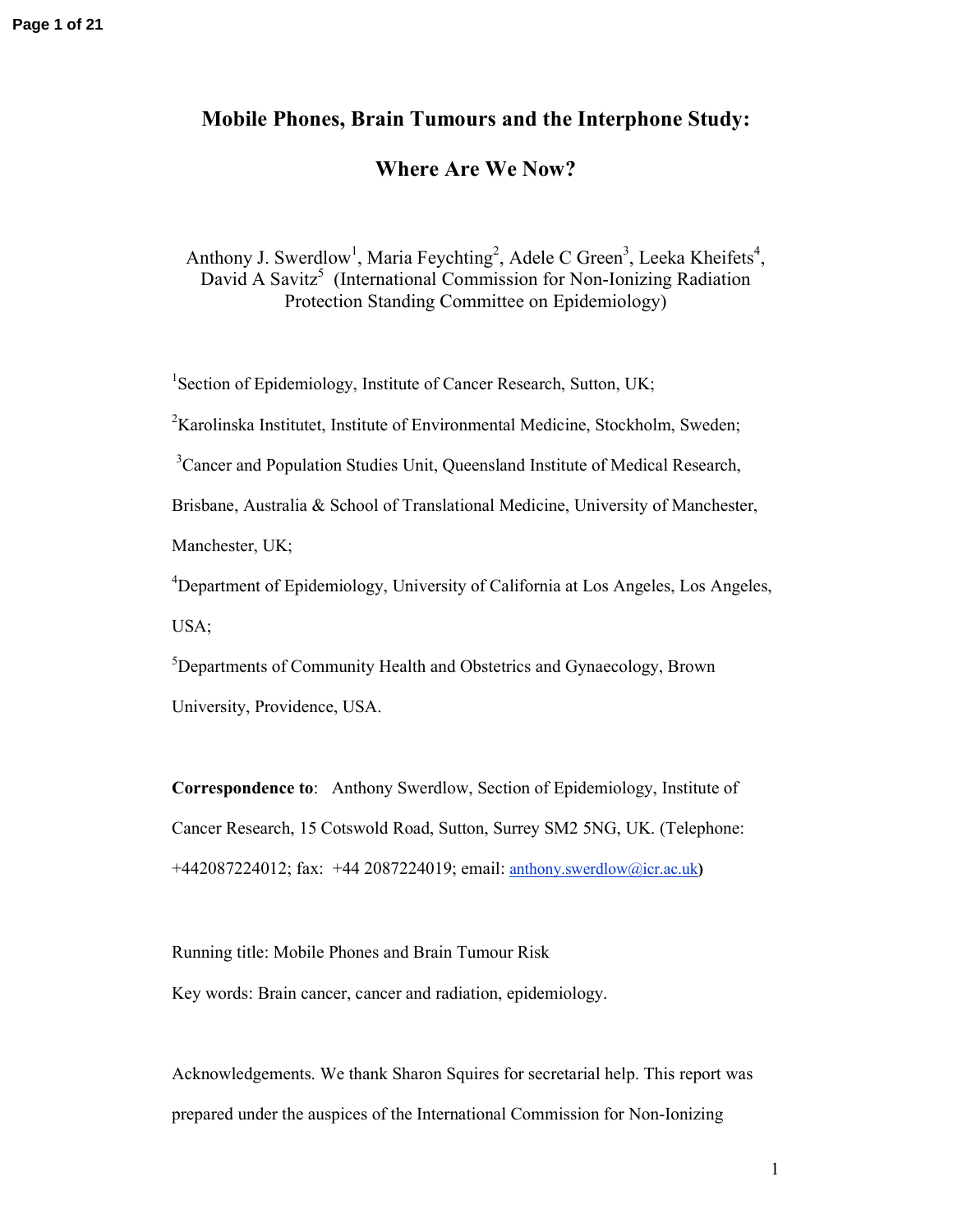**Page 2 of 21**

Radiation Protection. The Institute of Cancer Research and Royal Marsden Hospital acknowledge funding to the NIHR Biomedical Research Centre. Adele Green is partly supported by a Fellowship from the Australian Medical Research Council (No. 89912).

#### **Conflict of Interest Statement**

Funding for research undertaken by MF and AJS has been provided by a number of sources, including the European Fifth Framework Program; the International Union against Cancer, which receives funds from the Mobile Manufacturers' Forum and the GSM Association; the Mobile Telecommunications Health and Research Programme; the Swedish Research Council; AFA Insurance; and VINNOVA (The Swedish Governmental Agency for Innovation Systems). VINNOVA received funds from TeliaSonera, EricssonAB, and Telenor. All funds from commercial sources were via firewalls. The authors certify that their freedom to design, conduct, interpret, and publish research was not compromised by any controlling sponsor. AJS holds shares in the telecoms companies Cable and Wireless Worldwide and Cable and Wireless Communications. AJS' wife holds shares in the BT group, a global telecommunications services company. MF, ACG, and AJS are members of the International Commission on Non-Ionizing Radiation Protection, an independent body setting guidelines for non-ionizing radiation protection. MF and AJS serve as advisors to a number of public advisory and research steering groups concerning the potential health effects of exposure to non-ionizing radiation.

Abbreviations:  $CI =$  confidence interval;  $OR =$  odds ratio;  $RF =$  radiofrequency; SAR = specific (energy) absorption rate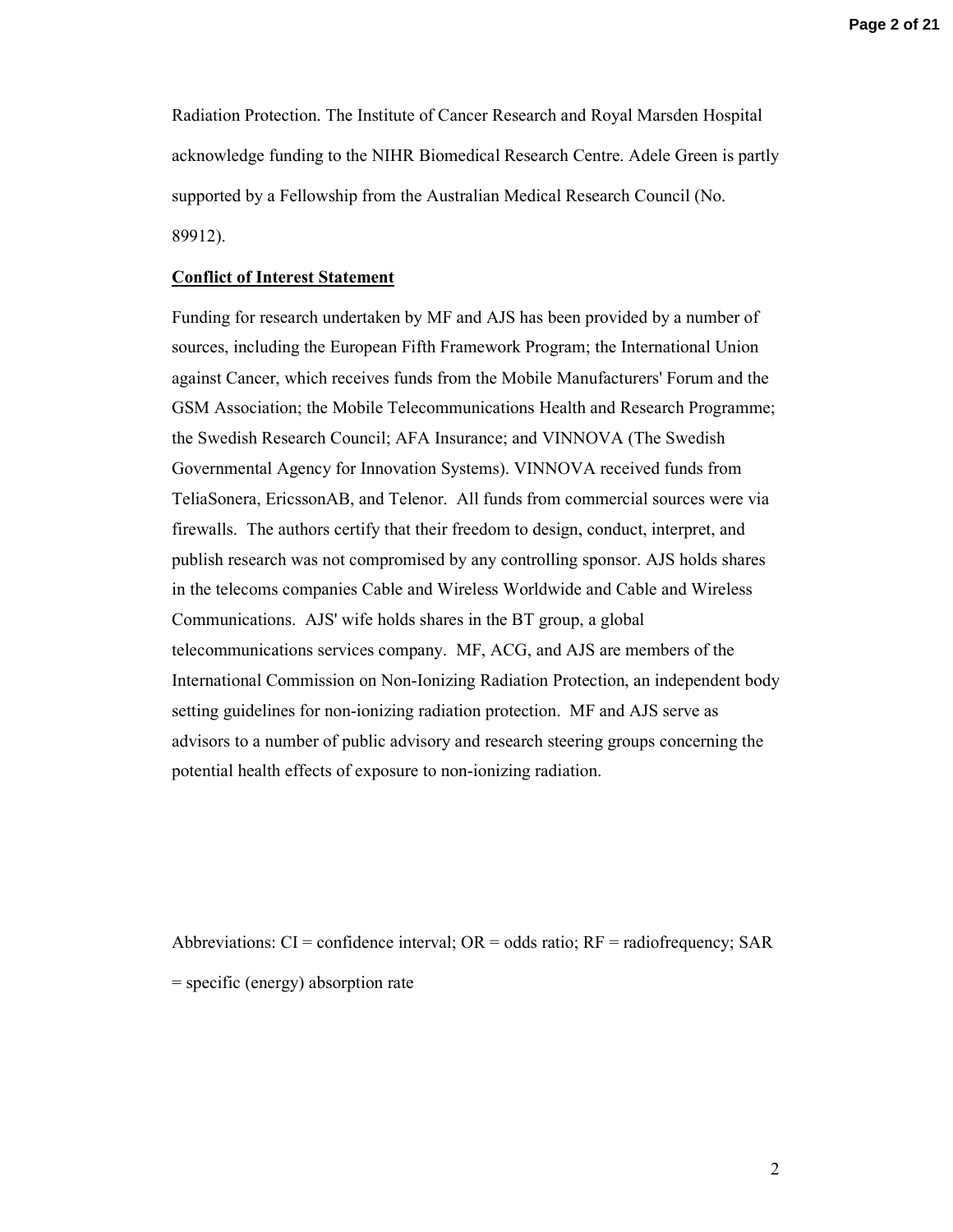#### **Abstract**

#### Background

In the past 15 years, mobile phone use has evolved from an uncommon activity to one with over 4.6 billion subscriptions worldwide. There is, however, public concern about the possibility that mobile phones might cause cancer, especially brain tumours. **Objectives** 

To review the evidence on whether mobile phone use raises risk of the main types of brain tumour, glioma and meningioma, with a particular focus on the recent publication of the largest epidemiological study yet – the 13-country Interphone Study.

#### **Discussion**

Methodological deficits limit the conclusions that can be drawn from Interphone, but its results, along with those from other epidemiological, biological and animal studies, and brain tumour incidence trends, suggest that within about 10-15 years after first use of mobile phones there is unlikely to be a material increase in the risk of brain tumours in adults. Data for childhood tumours and for periods beyond 15 years are currently lacking.

#### **Conclusions**

Although there remains some uncertainty, the trend in the accumulating evidence is increasingly against the hypothesis that mobile phone use can cause brain tumours in adults.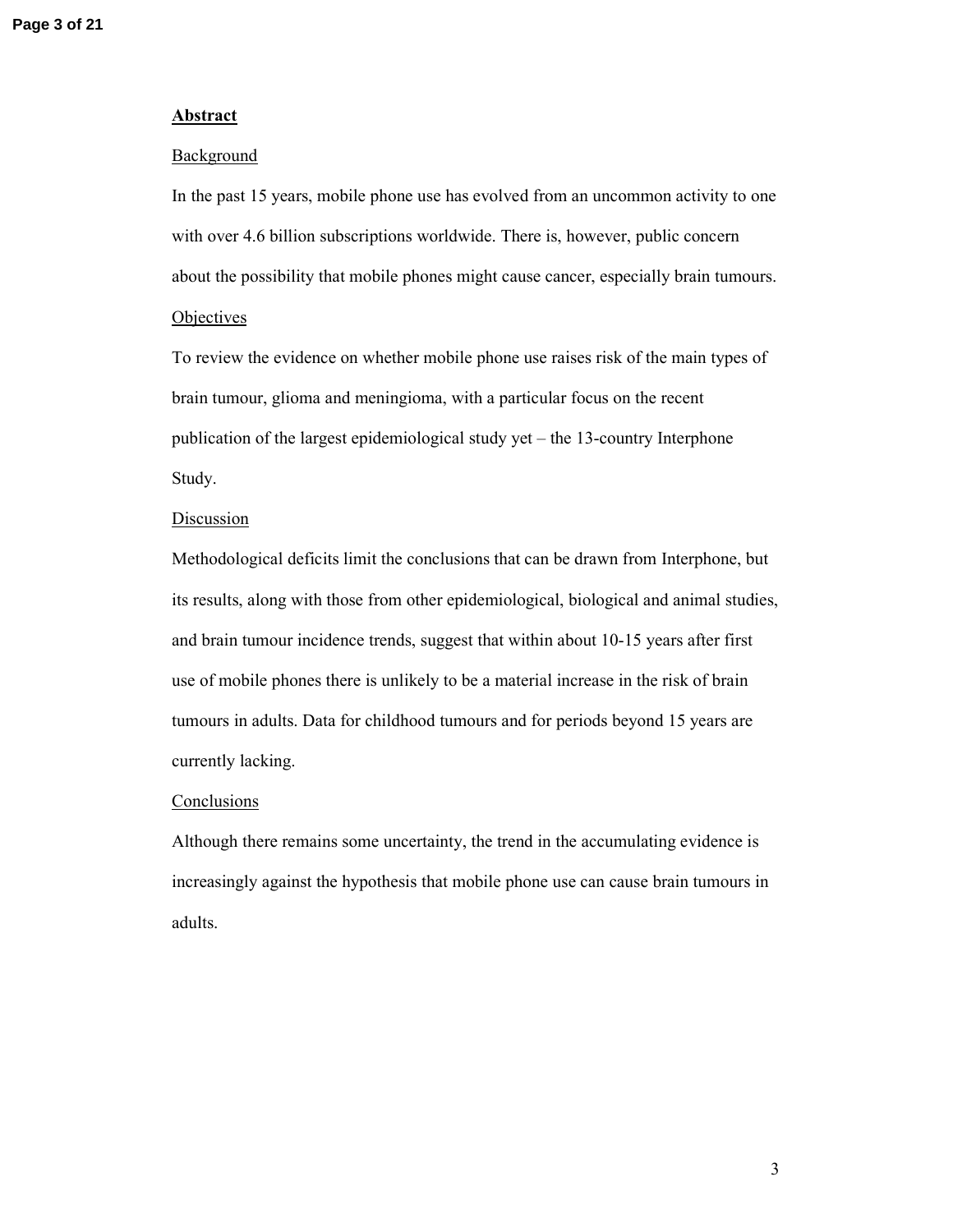#### **Introduction**

In just 15 years the mobile phone has evolved from an uncommon, expensive, brickshaped object used in restricted areas of Western countries to a convenient and ubiquitous part of modern life, with more than 4.6 billion subscriptions worldwide (International Telecommunication Union 2010). The arrival of this mass technology has been accompanied by some public and media concern about the possibility that the radiofrequency (RF) fields emitted by the phones might cause cancer, especially brain tumours. Numerous committees have considered the evidence and recommended more research (IEGMP 2000; SCENIHR 2009). Since 1999, a series of epidemiological studies of mobile phone use and cancer have been published, mainly focused on brain tumour risks. Collectively, they have not provided evidence of a relationship, but they have had sufficient limitations to leave the question unresolved (Ahlbom et al. 2009).

The Interphone study was launched in 2000, to provide a more powerful and methodologically rigorous investigation of this issue by collecting data in 13 countries. Now, 10 years and  $E19M$  later, after much anticipation and a lengthy delay, the key results on brain tumours have been published (INTERPHONE Study Group 2010). What should be made of them, considered along with the rest of the literature? Do we now know whether mobile phones cause brain tumours? Or if not, how much closer are we to knowing?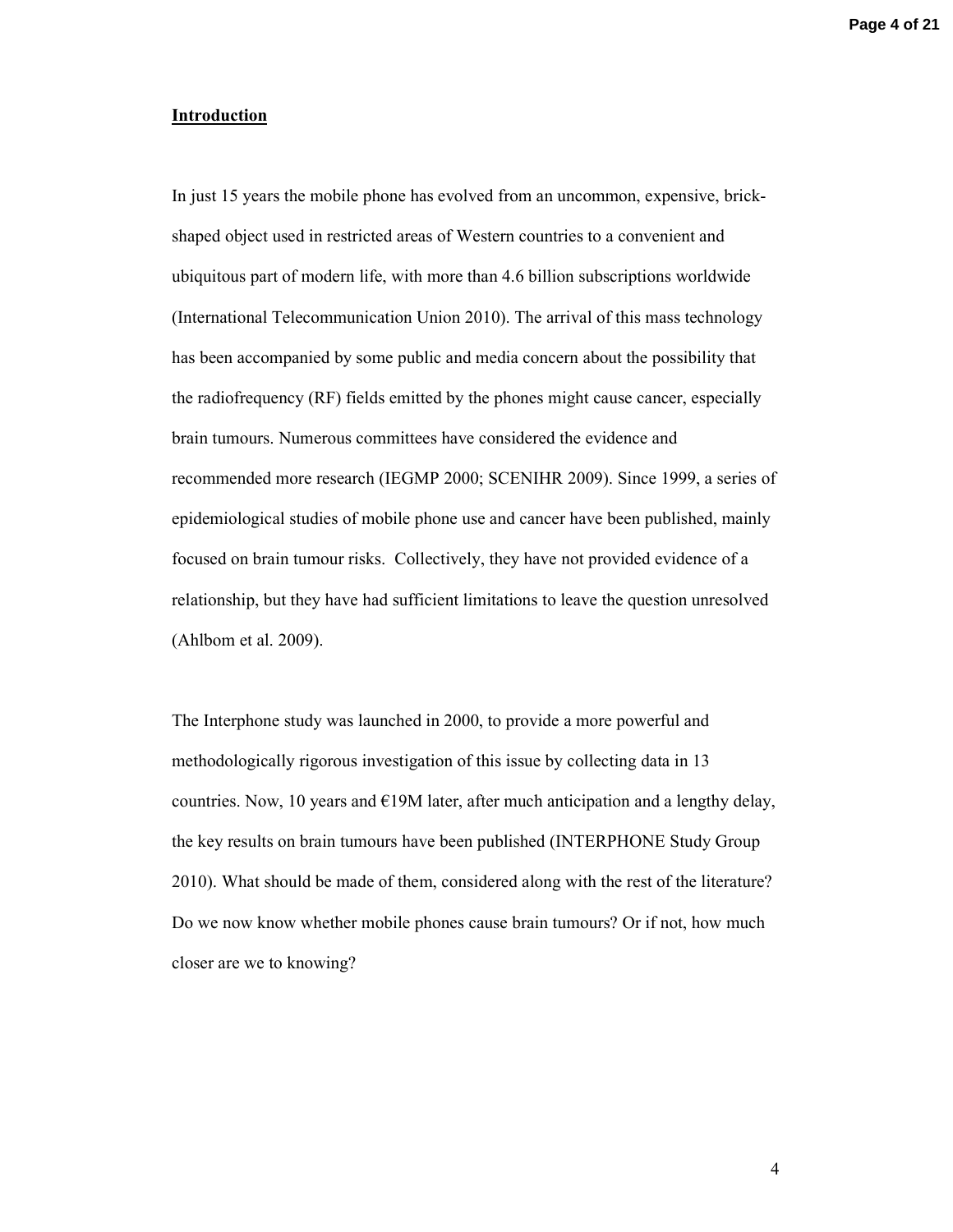#### The Interphone Study

The Interphone study was an international, coordinated interview case-control study, investigating the potential effect of mobile phone use on the risk of the two commonest types of brain tumour, glioma and meningioma (and, although not yet published, also acoustic neuromas and parotid gland tumours). It used a common core questionnaire and to some extent a common core protocol, but deviations and additions were allowed: for instance, cases were population-based in most countries but hospital-based in Japan and France, and controls were pair matched at 9 centres but stratum matched in the other 7. These methodological inconsistencies add to the difficulty of interpreting the overall results. Nevertheless, the multicentre structure enabled a study of exceptional size: more than 5,000 patients with these relatively uncommon tumours were interviewed in a five year period – a considerable feat.

The study questionnaire asked in detail about the type and pattern of use of each mobile phone the respondent had used, and about other RF exposures and brain tumour risk factors. The questionnaire was administered by an interviewer using a computerised laptop data entry system (except in Finland), with practical advantages but with the disadvantage that there were no original paper records available to check the fidelity of data entry for apparently erroneous values. The questionnaire collected information on hands-free phone use, which was excluded from analyses since head exposure is then negligible. It is unknown, however, how well subjects can recall past use of hands-free devices, and whether recall differed between cases and controls.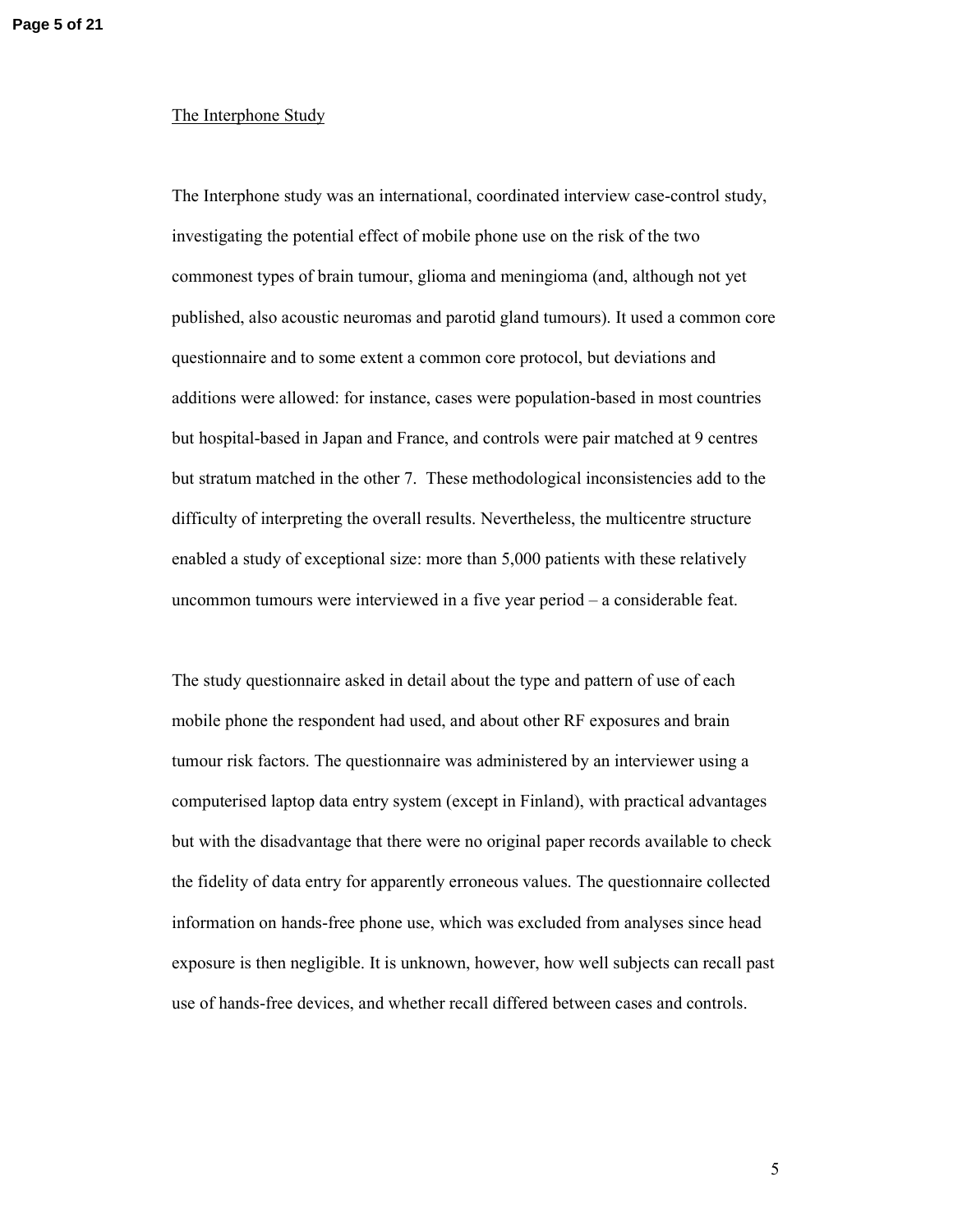The analyses employed post hoc matching of one control per case (two for Germany) for the centres that had used a stratified control selection. Individually matched analyses were then used for the analyses. This resulted in loss of data: 70 cases and over 2000 interviewed controls were not included in the final analyses. Furthermore, most of the national studies that contributed to Interphone covered a wider age-range (as low as 18 and/or up to 69) than the Interphone analyses (30-59), so that a considerable proportion of the national data (e.g., 58% for Sweden (Lonn et al. 2005)), were not included in the overall pooled analyses. The national publications need to be considered, therefore, as additional semi-independent sources of evidence, not simply as subsets of the overall Interphone analysis.

The Interphone publication (INTERPHONE Study Group 2010) compared 2708 glioma cases diagnosed at ages 30-59 years during 2000-2004, with 2972 controls, and 2409 meningioma cases with 2662 controls. Participation rates were 64% for glioma cases, 78% for meningioma cases, and 53% for controls, with considerable variation among study centres; proxies were used for 13% of glioma cases, 2% of meningioma cases and 1% of controls. Sensitivity analyses did not suggest, however, that the results were dependent on participation rates across centres or on inclusion of proxies.

Key findings were a significantly diminished risk of both glioma and meningioma in regular users compared with people who were not users or were occasional users ("non-users"); no trend in risk of either tumour type with cumulative hours of use but an apparent raised risk of glioma, and to a lesser extent meningioma, in those in the top decile of cumulative hours of use; and no relation of risk of either tumour type to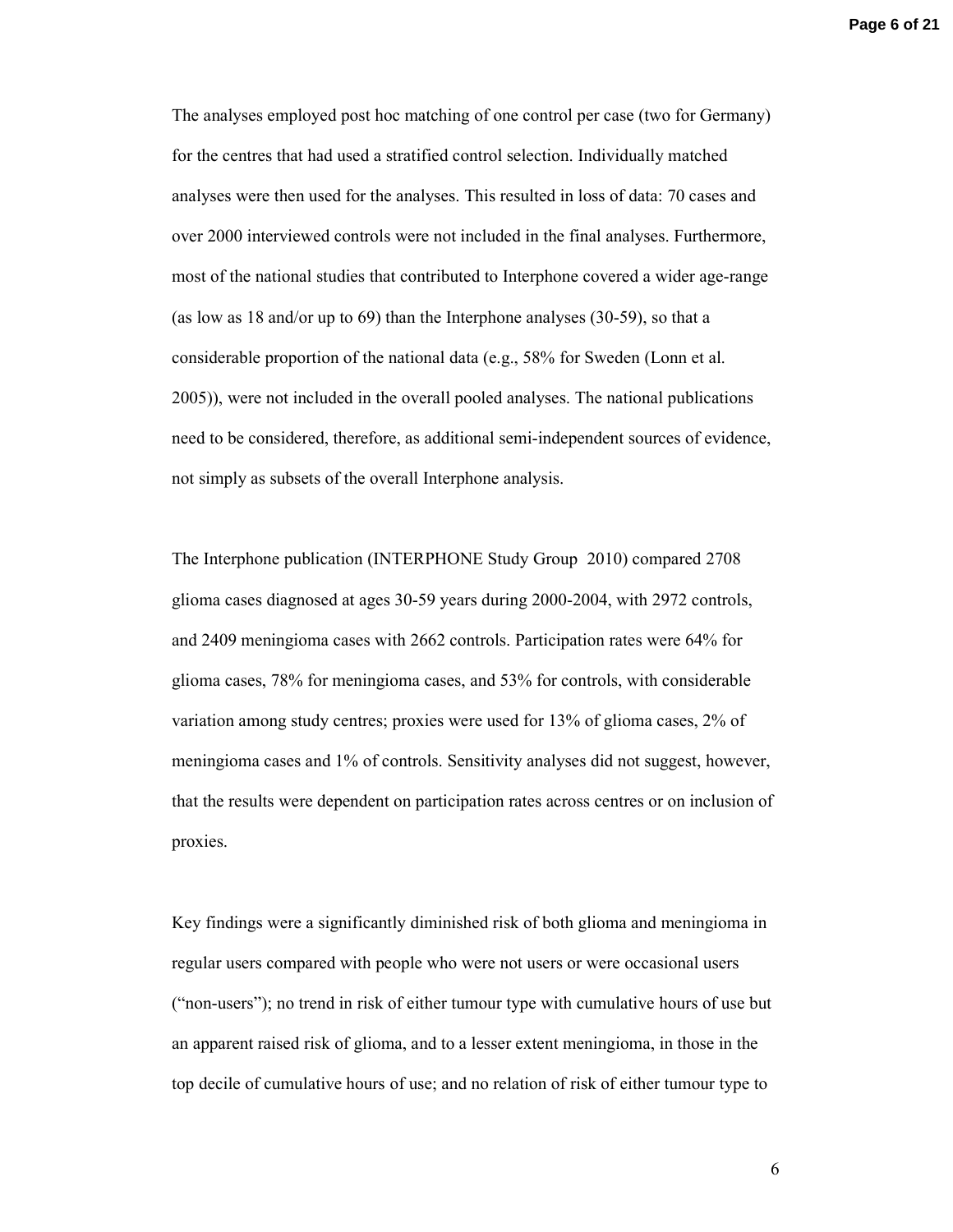cumulative number of calls, years of use or years since first use. These results raise several important issues:-

#### Reduced Risk of Brain Tumours in Mobile Phone Users

The Interphone Study, as well as some previous case-control studies (Inskip et al. 2001; Muscat et al. 2000) and the only large cohort study (Schuz et al. 2006), identified a reduced risk of brain tumours among mobile phone users compared with non-users. In the Interphone study as a whole, ever-regular use was associated with an odds ratio of 0.79 (0.68-0.91) for meningioma, and 0.81 (0.70-0.94) for glioma. The pattern was consistent across the Interphone study sites and statistically precise, calling for explanation.

There is empirical evidence that the reduced risks were in part due to non-response bias (Vrijheid et al. 2009). Cases and controls who initially declined to participate but agreed to complete a short non-response questionnaire had lower frequencies of regular mobile phone use than those who participated fully. The quantitative results from this non-response questionnaire imply that selection bias would produce an odds ratio of 0.87-0.92 if the null hypothesis were true. It seems unlikely that differential response based on mobile phone use could explain the diminished risk entirely since the reduction in risk was similar for study centres that did and did not reveal to potential participants the study's focus on mobile phone use.

Even if the same pattern of diminished response by non-users occurred for cases and controls, which it did not, the overall greater non-participation among controls due to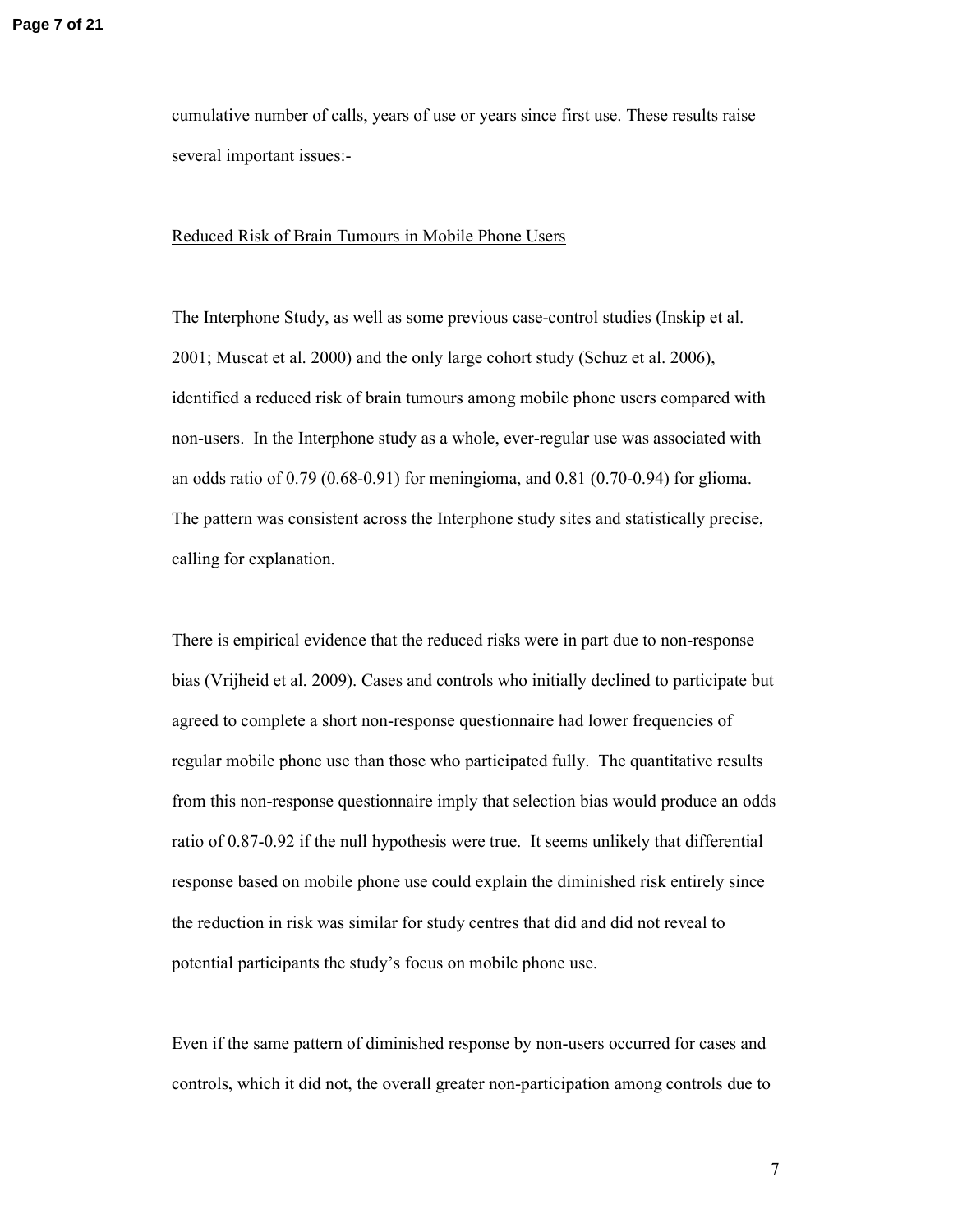refusal would result in a downward bias in the odds ratio. Whereas only 11% of glioma and meningioma cases refused to participate, 30% of controls did so. Furthermore, the phone use of those who did not complete even the non-response questionnaire (e.g. because of refusal or death) is unknown, adding further uncertainty to the extent of the overall bias.

Other likely contributors to the diminished ORs in users are prodromal symptoms such as headaches and impaired cognition, which may have prevented recent initiation of mobile phone use among subjects with as yet undiagnosed brain tumours. Thus some cases who would otherwise have become short term users may have remained non-users, leading to artefactually reduced odds ratios for brain tumour in phone users, especially short term users (and low cumulative users, since short term use will tend to result in low cumulative use). It seems likely that this accounts for at least part of the decreased risk in users because the strongest reduction in glioma risk was found in the shortest term users. Other potential contributors to diminished ORs can be hypothesised, but there is no evidence for them (see Supplemental Material, page 1).

The appropriate analytic approach and interpretation in the light of this presumably non-causal reduction in risk is not obvious. One suggested response has been to alter the referent group, by using low regular use rather than non-use plus occasional use as the referent. This results in an upward shift in the odds ratios across the board, more for glioma than meningioma, but no change in the magnitude of those odds ratios relative to one another across the range of exposure (INTERPHONE Study Group 2010). However, whether this decreases or increases the bias is dependent on two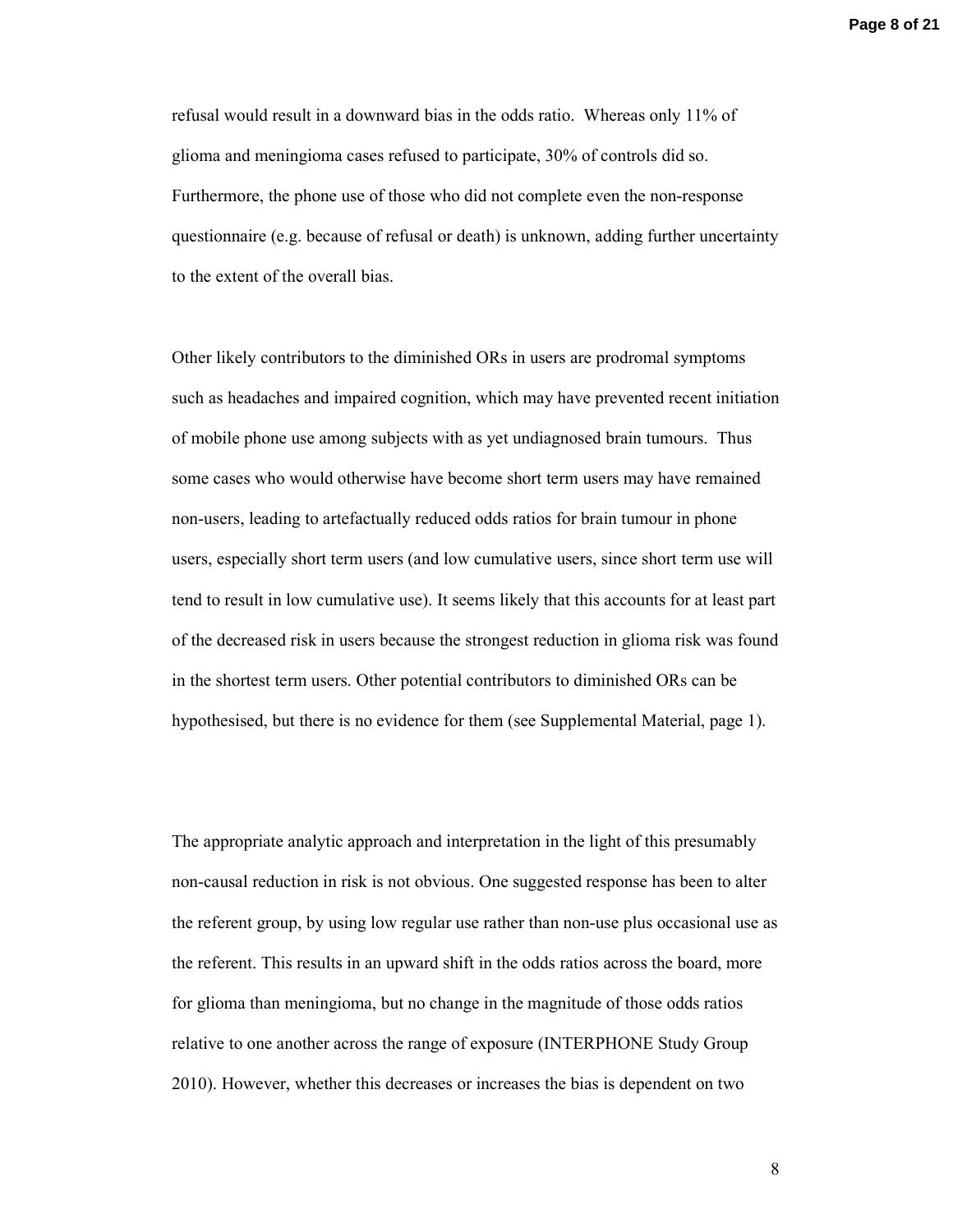factors –whether the diminished risk is due to non-response, and whether the biases apply also to low level users as well as non-users. Neither of these factors is known, but to the extent that the diminished risk is due to prodromal symptoms, changing the referent group would produce upward bias. If short term users (or low cumulative users) are used as the referent exposure group, the more pronounced risk reduction in this group caused by prodromal symptoms would make relative risks for long term users (or high cumulative users) biased upward.

#### Risks after prolonged and heavy mobile phone use

If exposure to RF fields through mobile phone use were tumourigenic, people using mobile phones longest and those who were the heaviest users would be expected to show the highest risks of brain tumours. Reliability of recall of amount of use a decade ago is unknown, and the average amount of use is likely to have shifted over time as phone use has escalated universally. Validation studies of recall of phone use in the last six months, and up to approximately 5 years in the past, have found that even in the short term, subjects on average underestimate the number of calls per month but overestimate duration of calls, with moderate systematic error (underestimation by light users, overestimation by heavy users) and a large amount of random error (Vrijheid et al. 2006). Recall of number of calls was found to be better than recall of their duration. Furthermore cases in Interphone more often than controls gave implausibly high estimates of overall time spent on calls (e.g., 10 cases and no controls reported average use of >12 hours/day). A validation study including both cases and controls found that there was overestimation by cases in more distant time periods that could cause positive bias in risk estimates (Vrijheid et al. 2009). It thus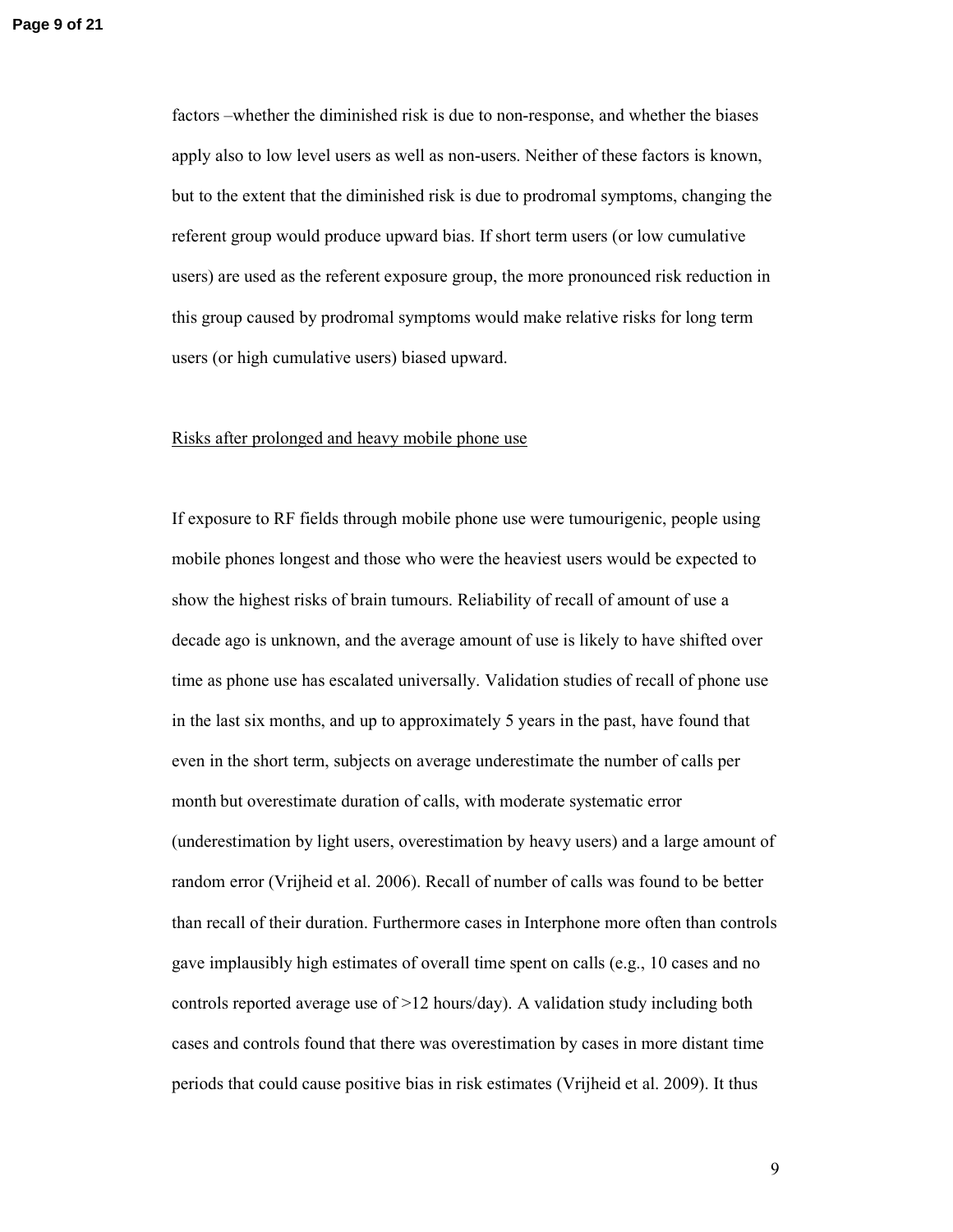appears that recall of amount of use was appreciably erroneous and quite likely different for cases than controls. It is possible that recall of year of first use, and hence duration of use, may have been more reliable than recall of amount of use.

Notwithstanding the inherent unreliability of recalled amount of use, the only cumulative mobile phone exposure measures available in Interphone were duration and amount. Neither yielded material evidence of a positive association with brain tumours. Specifically, for the longest-term users (10+years since first use), no association was seen for glioma (OR 0.98 (95% CI 0.76–1.26)), or meningioma (OR 0.83 (95% CI 0.61–1.14)). Most ORs were <1.0 and no dose-response pattern was seen. This is consistent with results from a cohort study based on subscriber lists (Schuz et al. 2006) but in contrast with the raised risks for long-term use reported by Hardell et al (Hardell et al. 2006a; Hardell et al 2006b). For heavy use measured by estimated total number of calls, again there was no positive association with brain tumours: ORs were <1.0 in all categories of numbers of calls, including those in the top decile, for both glioma and meningioma. For heavy use assessed by cumulative duration of calls, again there was no dose-response effect for either type of tumour. For glioma, while the risk estimate for subjects in the highest decile of total call-time  $(>1640$  hours) was modestly raised at OR 1.40 (95% CI 1.03– 1.89), it was disjointed from the risk in the next heaviest users, the second highest decile, which was one of the lowest risk estimates: OR 0.71 (95% CI 0.53-0.96). Similarly for meningioma the OR in the highest decile of total call-time OR was 1.15 (95% CI 0.81– 1.62), while in the next heaviest decile of users it was 0.76 (95% CI 0.54-1.08). Furthermore, the top 'decile' category presented was not actually 10% of the control data – it is unknown to what extent risk would have been raised in the true top decile, or to what extent the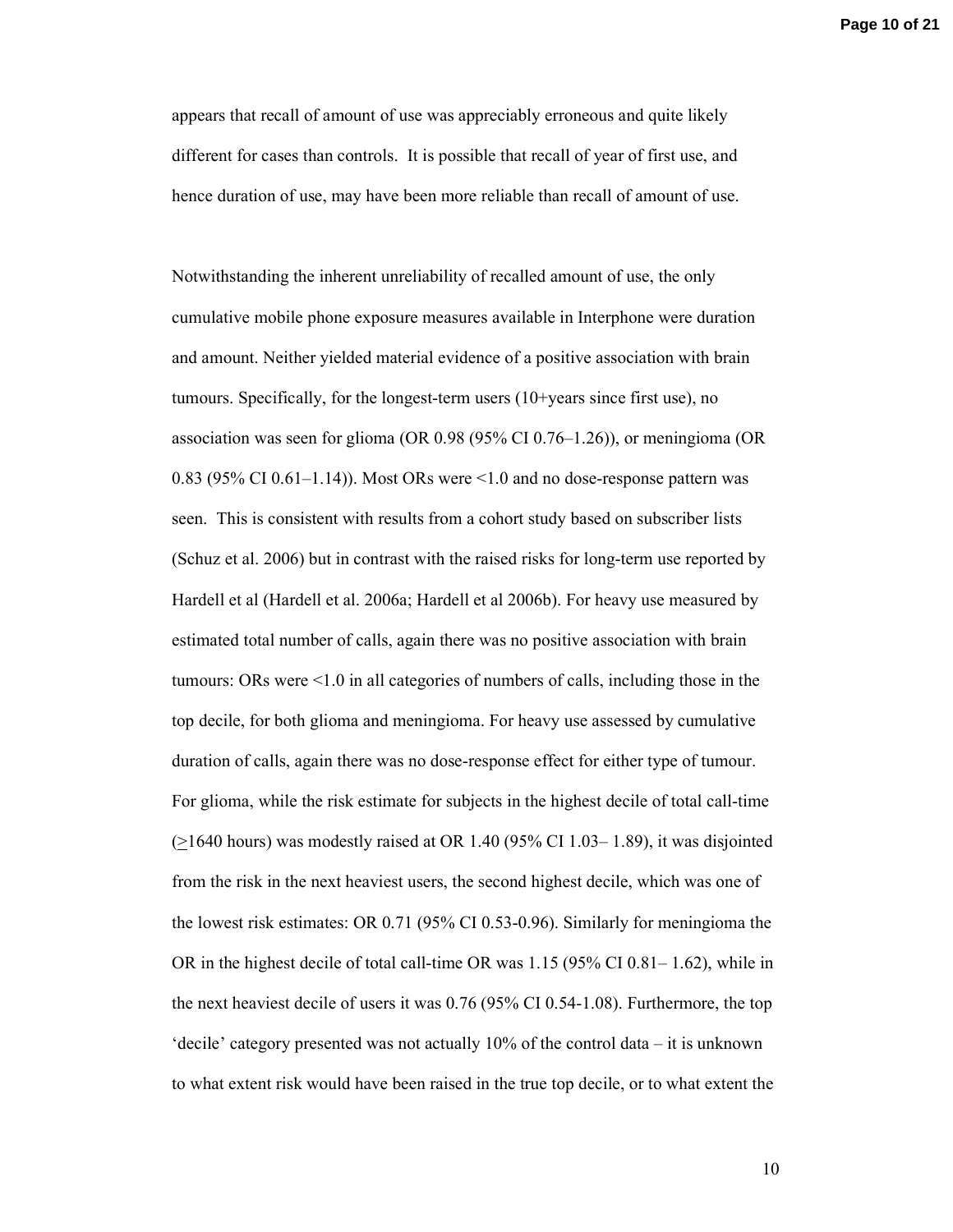raised risk is a function of the cut-point chosen (about the  $7<sup>th</sup>$  centile for menigioma, and the  $8<sup>th</sup>$  centile for glioma).

The only previously available risk estimates among comparably heavy users are from case-control studies conducted by Hardell et al (2006a, 2006b) in Sweden, who reported a markedly raised risk and positive dose-response gradient for "malignant tumours" but not for meningioma. We have discussed elsewhere why the Hardell results are problematic (Ahlbom et al. 2009). Assessment of the findings with respect to cumulative call time in individual published component studies of Interphone, whose participants variously covered a wider range of ages than Interphone, confirmed the lack of dose-response effect with glioma (see Supplemental Material, page 2). Furthermore, for number of calls, which validation studies suggest may be better-reported than cumulative hours of exposure, there was no indication of raised risk in the top decile or of dose-response.

Finally, participants who had been using mobile phones the longest (>10 years) and had accumulated highest lifetime call hours ( $\geq$ 1640 hours) might be expected *a priori* to have been at the highest risk if RF exposure were tumourigenic. This was not the case however for either glioma (OR 1.34 (95% CI 0.90-2.01)) or meningioma (OR 0.95 (95% CI 0.56-1.63)) (INTERPHONE Study Group, 2010). Instead it appeared that the very few individuals who started regular use only 1-4 years ago, yet whose cumulative call time fell in the highest decile, due to their reported recent heavy use, carried the greatest risk of both tumour types: for glioma OR 3.77 (1.25-11.4) and for meningioma OR 4.80 (1.49-15.4), with no dose-response. The similarity of the results for meningioma and glioma suggests that shared recall bias exists, since such a short-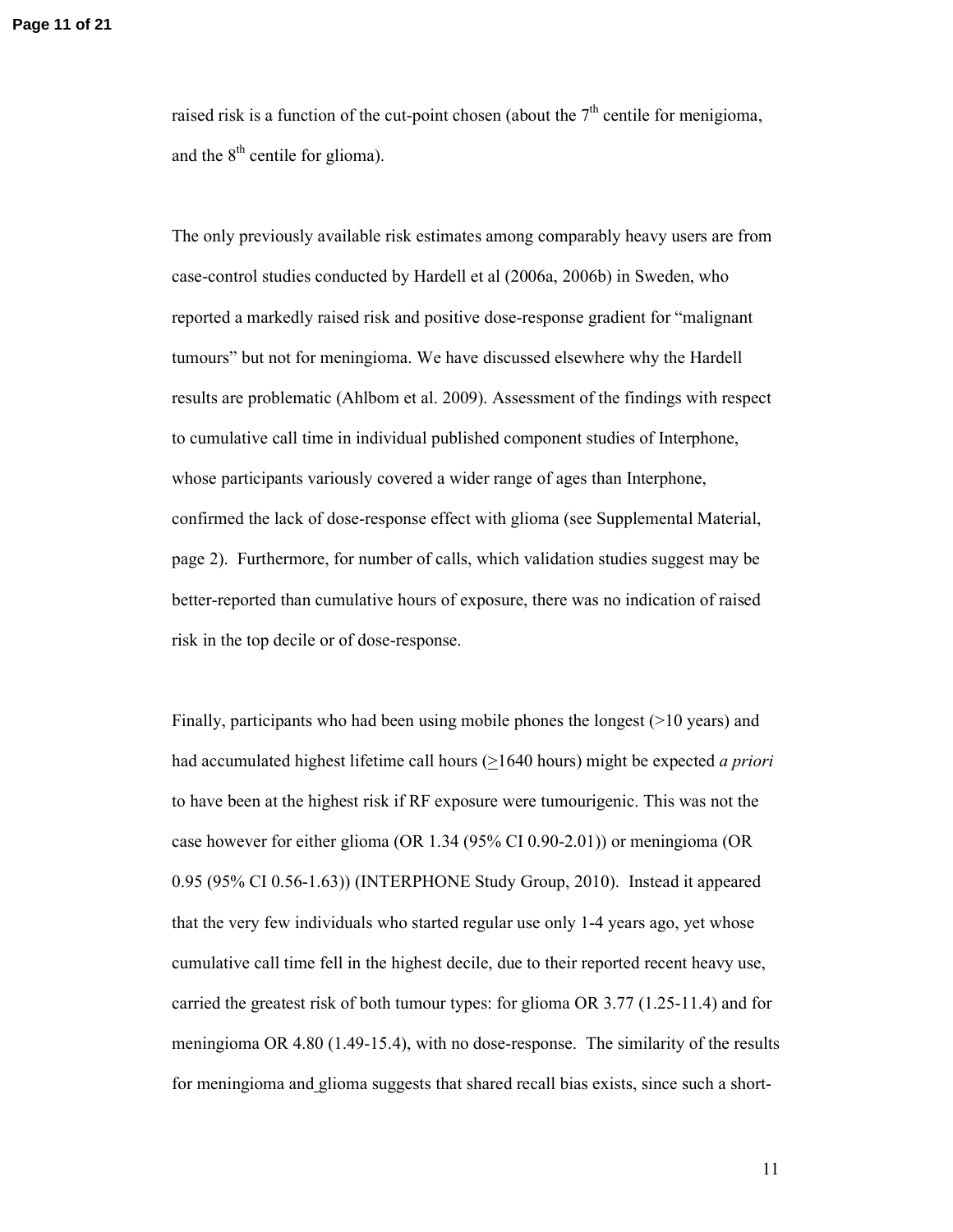term usage period should have little or no bearing on the pathogenesis of meningioma, which tends to have a long latent period.

The magnitudes of relative risk of glioma and meningioma found in the top decile of cumulative use of phones were not large (1.40 and 1.15, respectively), and are on the margins of what epidemiology can detect. It is at a level at which the errors and biases identified in the study data provide a plausible, indeed at present a more plausible, alternative explanation of the findings than does causation. Furthermore the analyses were derived from a very large number of comparisons investigated (some reported in the paper, the great majority not), and hence there was the potential for selective emphasis in presentation of the results.

In summary, Interphone and the literature overall have methodological deficiencies but do not demonstrate greater risk of either glioma or meningioma with longer or greater use of mobile phones, although the longest period since first use examined is <15 years.

# Anatomical distribution of the tumours compared with anatomical distribution of exposure

RF exposure during mobile phone use is highly attenuated within a few centimetres in the brain, and therefore exposure is largely to the side of the brain, and to the anatomical area, closest to the antenna. It has been reported that on the side of the brain where the phone is used, 50-60% of the total RF energy is absorbed in the temporal lobe and the average specific absorption rate (SAR) is highest in the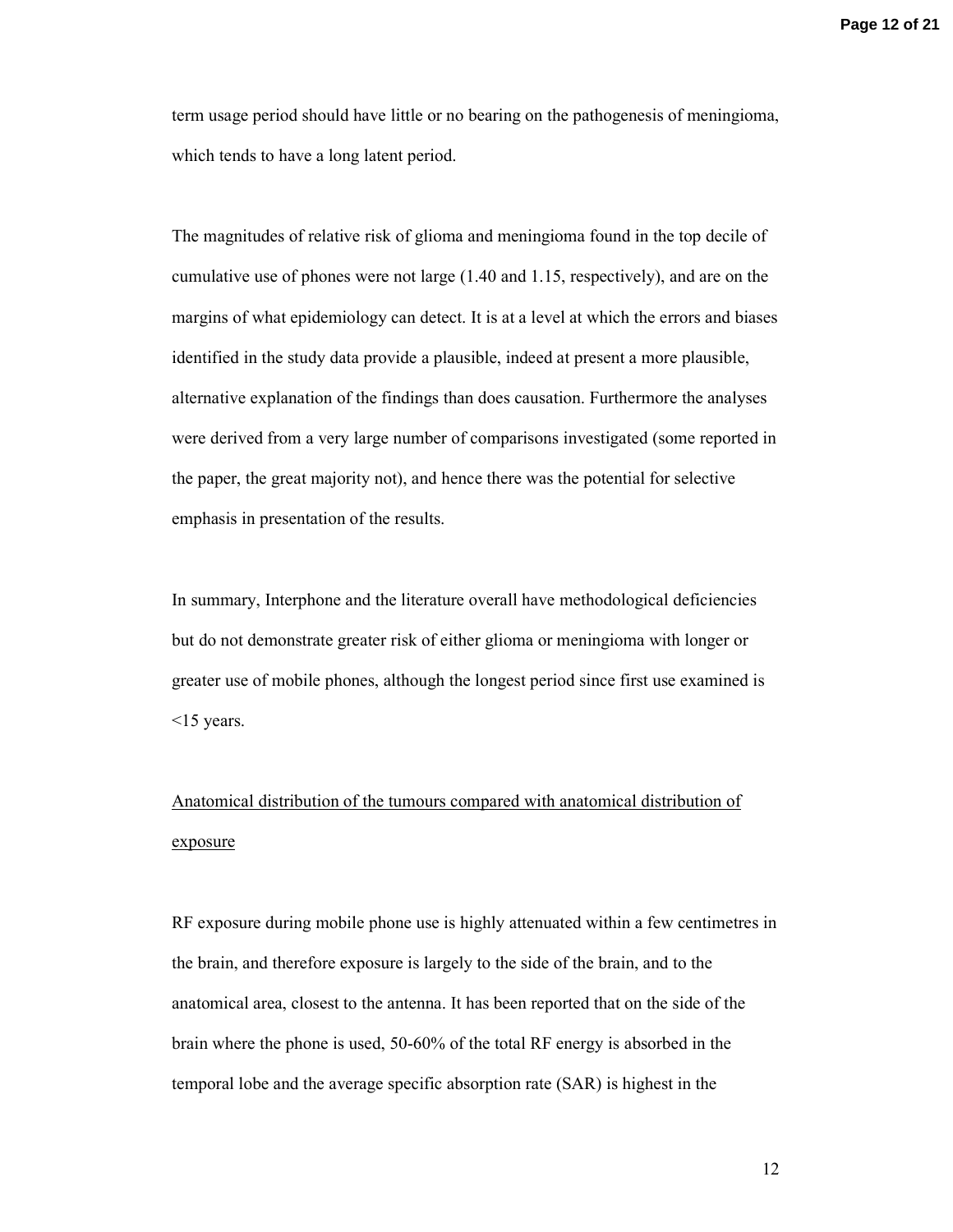temporal lobe and the cerebellum (Cardis et al. 2008). Thus examination of location of the tumour in relation to location of exposure is of interest.

#### *Laterality*

If there were a causal association between mobile phone use and brain tumour risk, one would expect an increased risk on the same side of the head as the phone is held, and a null finding on the opposite side. On the other hand, if some brain tumour patients believed that mobile phone use had caused their tumour, and consequently over-reported use on the affected side, this would result in an apparent risk increase on the same side of the head accompanied by a decreased risk on the opposite side. (The same bias is not possible for controls, who do not have a tumour side). Furthermore, if there were a causal relationship, one would expect an effect of laterality to occur after a sufficient induction period, not for solely recent use (unless there were a very rapid and substantial promotional effect of mobile phones, which presumably would be detectable easily and rapidly from population incidence trends).

ORs for glioma and meningioma in the Interphone study tended to be greater in subjects who reported usual phone use on the same side of the head as their tumour than on the opposite side for most categories of duration of use, cumulative call time and cumulative number of calls. Most ipsilateral ORs were not above unity, however, and there was no dose-response trend, although the greatest ORs tended to be for the top decile of ipsilateral exposure.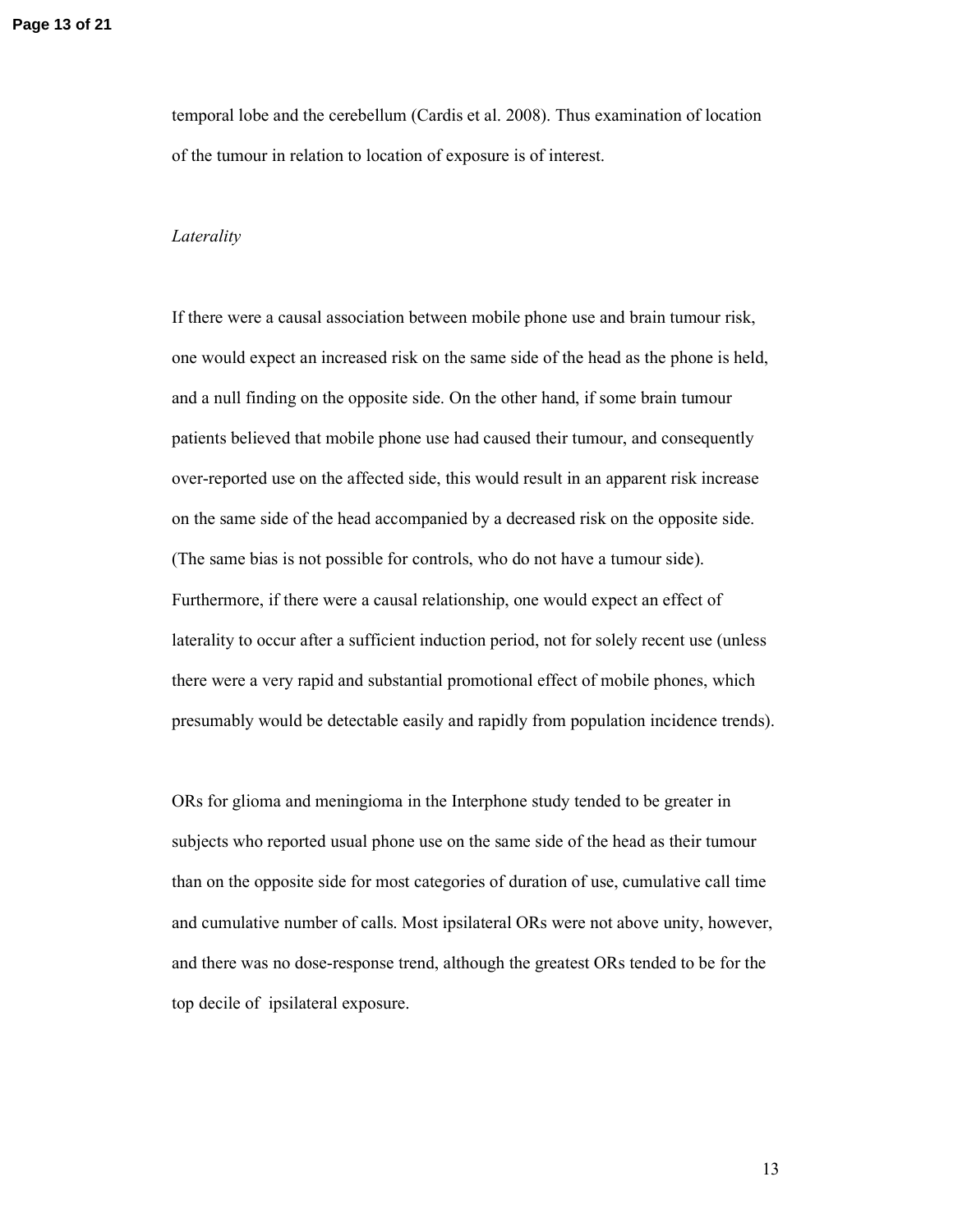There are currently no validation studies of retrospective self-reported side of use, and there is no evidence of consistency over time in the preferred side of use. Overall, the greater risk for reported ipsilateral than contralateral use would be compatible with causation or bias as an explanation, but the finding that contralateral risks and many of the ipsilateral risks were generally below unity, with no consistent pattern of greater ipsilateral/contralateral ratios with greater exposure (except for cumulative number of calls and risk of glioma), would favour bias as the explanation.

#### *Lobe*

The risk of glioma in the temporal lobe for regular use and for most categories of exposure was reduced and not different from that in other lobes. ORs for long term use and highest cumulative call time, however, were somewhat greater in the temporal lobe than in other lobes: this is the pattern one would expect if there were a causal effect, although there was no suggestion of a dose-response effect for temporal tumours, which would also be expected if there were causality. No coherent pattern was observed for meningioma, for which the OR for temporal lobe tumours for regular use was somewhat lower than for other lobes and there was no evidence of greater risk in the temporal than other lobes in other categories of use.

#### *Exact anatomical location of the tumour*

Interphone collected neuroradiological information on the exact locations of brain tumours in the study. Although this has not been published for the study overall, it has been published for glioma for many of the study centres and meningioma for one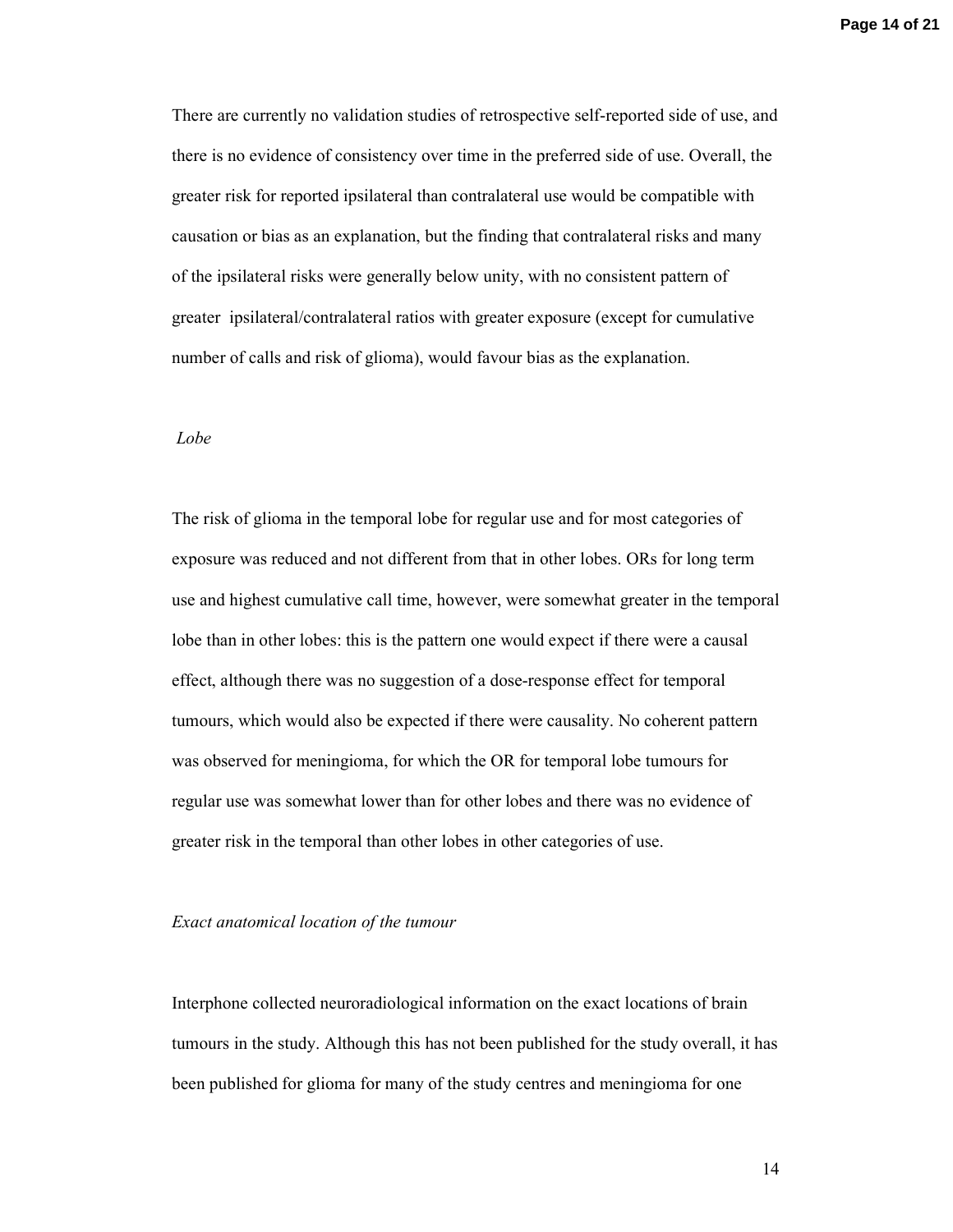centre. These analyses gave no indication of an association of tumour risk to proximity of the tumour to the exposure source (Larjavaara et al., 2011; Takebayashi et al. 2008).

In summary, among the three types of data on anatomical location, the results for laterality of phone use are the least interpretable. They are compatible with bias, or at least partly with causation, but do not give firm evidence for either. The evidence on lobe of glioma, but not of meningioma, is inconsistently in the direction that would be expected with causality, but not decisively so. The evidence on exact location of the tumour, which one would expect to give the most rigorous analysis since it has greater precision without bias, does not support a causal association.

Data on tumour risk in relation to type of mobile phone, and hence of exposure, have not suggested a relation (Supplemental Material, page 2).

#### Other relevant evidence

The biological literature on RF and cancer does not support an aetiological effect extensive research has not established any biological mechanism by which radiofrequency fields, which are not mutagenic, could cause cancer, and animal experiments have given no replicable evidence for cancer causation in animals (SCENIHR 2009).

The major biases and uncertainties in interpretation of the Interphone study are similar to those in other interview-based case-control studies of brain tumours and mobile phones. The exceptional size of the Interphone study has not proved to be a critical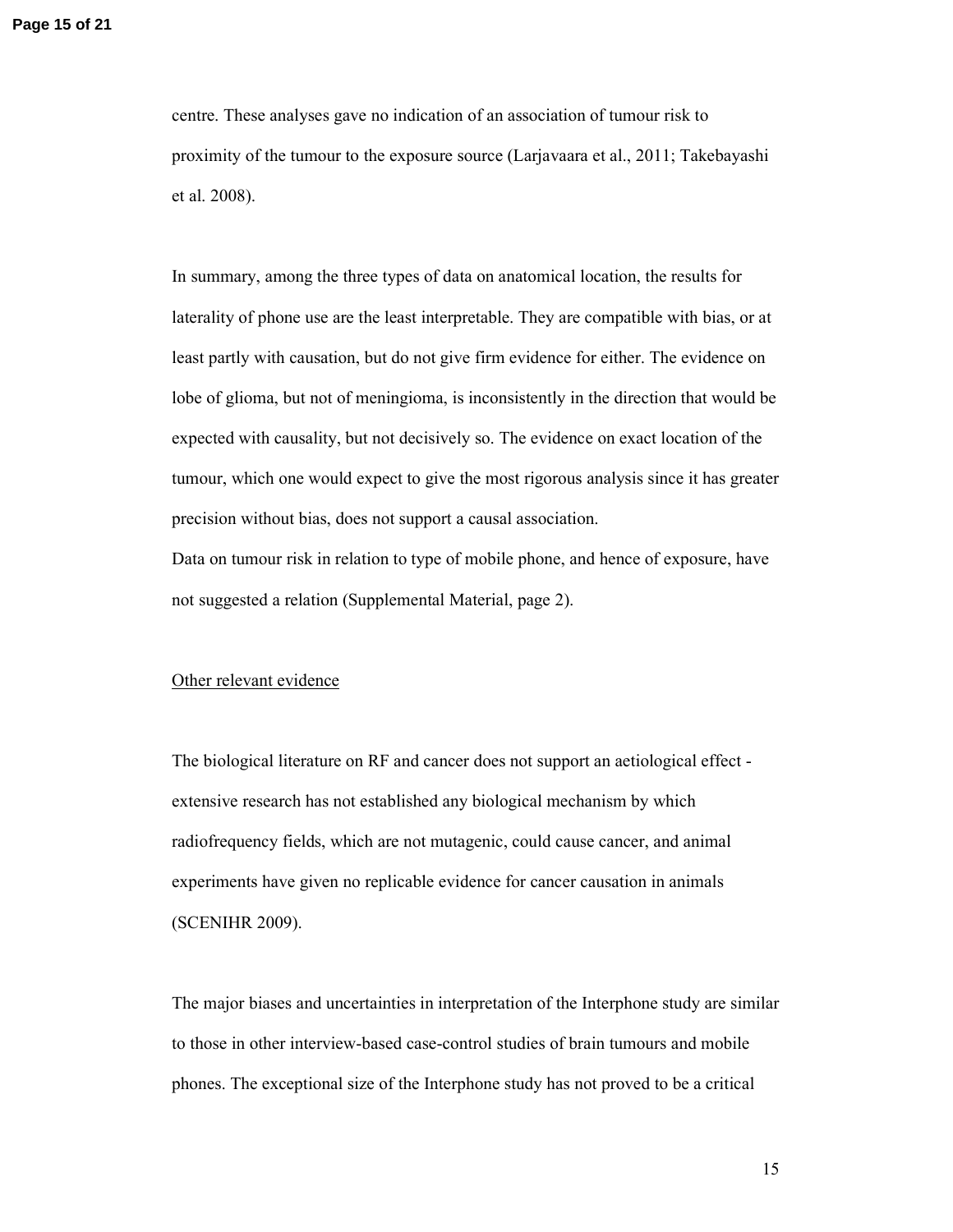**Page 16 of 21**

strength – issues of bias and misclassification have proved far more important than tightness of confidence intervals. Therefore, more studies of the same basic design as Interphone, based on recall of phone use, no matter how carefully designed and conducted are unlikely to add materially to our knowledge. There are other epidemiological designs that do not share these weaknesses (although they have others), whose results need consideration in relation to the uncertainties remaining after Interphone: studies of the effects of occupational and residential RF exposures; record linkage-based case-control and cohort studies of phone use; and trend analyses of brain tumour incidence rates in the general population.

The occupational studies, and those of cancer risk in relation to residential proximity to RF broadcasting towers, have not indicated any cancer risk although they have been methodologically weak (Ahlbom et al., 2004). Studies that have linked private non-corporate telephone subscription records to cancer registry records (in certain Nordic countries) (Auvinen et al., 2002; Schuz et al., 2006) or death records (in the US) (Dreyer et al., 1999) have the strengths that they avoid recall bias and misclassification, and avoid participation bias. They have the weaknesses, however, not present in interview case-control studies such as Interphone, that the subscription data exclude corporate subscriptions, which in the early years were likely often to have been held by heavy users, and that the named subscriber is not necessarily the user. These problems are likely to have diluted any true association. A US cohort study (Dreyer et al.1999) was halted one year after recruitment, so was essentially uninformative. A national records-based case-control study in Finland (Auvinen et al. 2002) based on very short durations of use found a borderline significantly raised risk of glioma in ever-users with some evidence for a relation to analogue not digital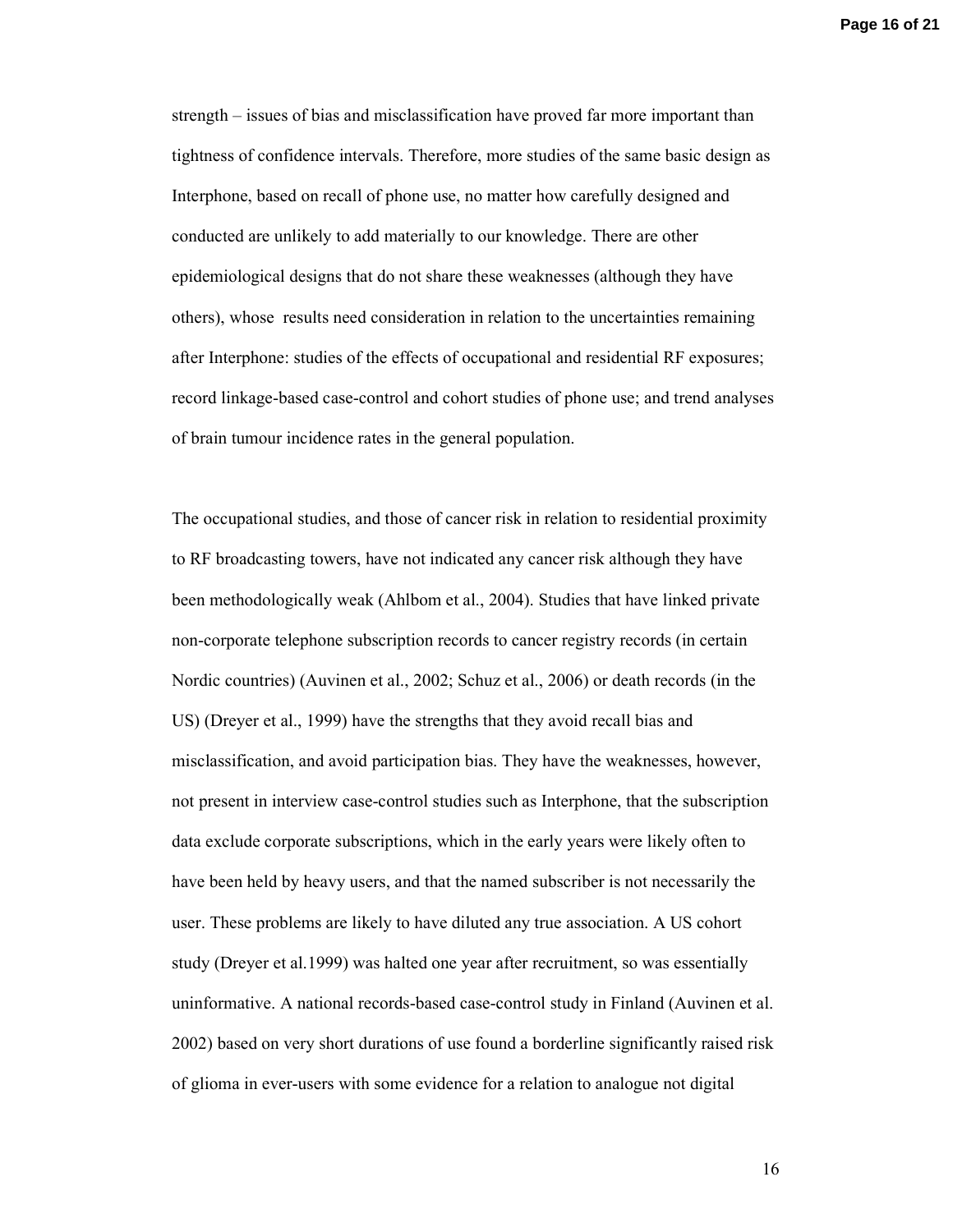phone use. A Danish cohort study (Schuz et al. 2006) followed 420,000 phone subscribers over a period of 7-21 years and gave no indicationof raised risk of glioma or meningioma nor any trend in risk with duration since first use.

Analyses of secular trends in brain tumour incidence, in countries that have had good quality diagnostic facilities and cancer registration, can give powerful evidence constraining what can reasonably be proposed as an aetiological relationship. The dramatic rise in mobile phone use over a relatively short period of time provides an unusual opportunity to assess the potential for a causal effect on cancer occurrence through high quality, unbiased descriptive epidemiological data. As substantial misclassification is inevitable in recall-based exposure information from the Interphone interviews, it follows that if the raised relative risk observed in the top decile of users in the Interphone study were causally due to phone use, not chance or artefact, then the true effect would likely be much larger, and therefore more easily detectable in population cancer incidence trends. However, data from the Nordic countries 1974-2003 (Deltour et al, 2009), children in the Nordic Countries 1985- 2006 (Schmidt et al, 2011), Switzerland 1969-2002 (Roosli et al, 2007), England 1998-2007 (de Vocht et al, 2011) and the US 1992-2006 (Inskip et al, 2010) and 1987-2007 (Kohler et al, 2011) showed no indication of increases in brain tumour incidence in relation to the introduction and growing use of mobile phones, up to 20 years after their introduction and 10 years after their use became widespread.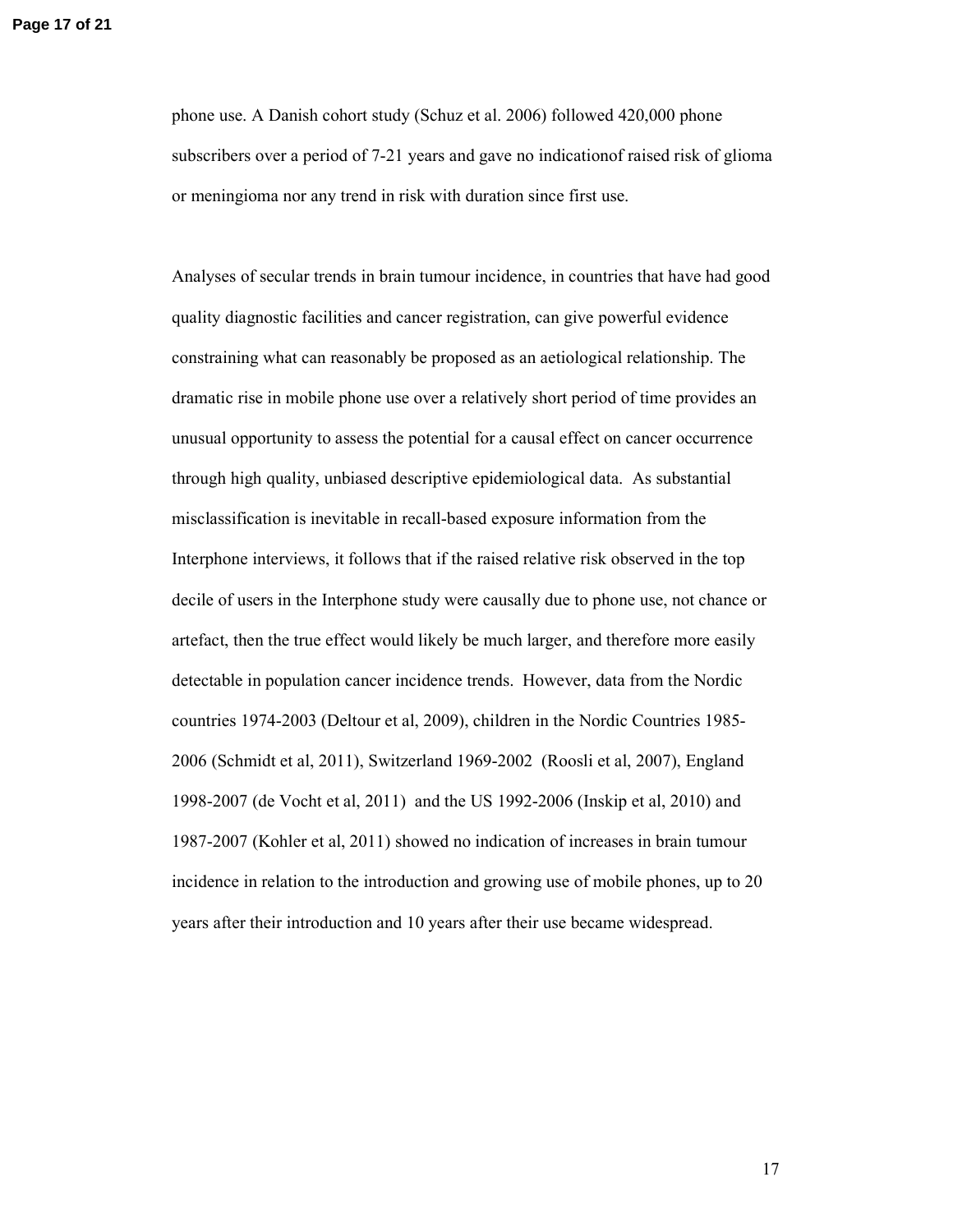This does not appear compatible with the greatest risk shown in the Interphone study – the odds ratios of about 4 within 5 years of first use for individuals using a phone for  $\geq$ 1,640 hours cumulatively, nor with the risk estimates using a 'low user' baseline group, in the Appendix of the Interphone paper.

The Interphone levels of exposure were those in the population in 2003 and earlier, since when prevalence and probably levels of use have increased greatly. Future examination of cancer incidence trend data over the next few years, especially by age of occurrence and anatomical location of tumours, should greatly clarify whether mobile phones cause brain tumours: if there are no apparent effects on trends in the next few years, after almost universal exposure to mobile phones in Western countries, it will become increasingly implausible that there is a material causal effect. Conversely, if there are unexplained rising trends, there will be a case to answer. Supplemental Material Figure 1 shows the most recently available data, up to 2009, from Sweden, one of the earliest adopters of mobile phones; the data give evidence against an impact of mobile phone use on brain tumour occurrence.

#### **Conclusions**

Interphone is an impressively large study with multiple indices of exposure. However, it has some methodological deficits, largely inevitable in recall-based casecontrol studies, which limit interpretation of its findings. Such evidence as it provides, combined with the results of biological and animal studies, other epidemiological studies, and brain tumour incidence trends, suggest that within the first 10-15 years after first mobile phone use there is unlikely to be a material increase in risk of adult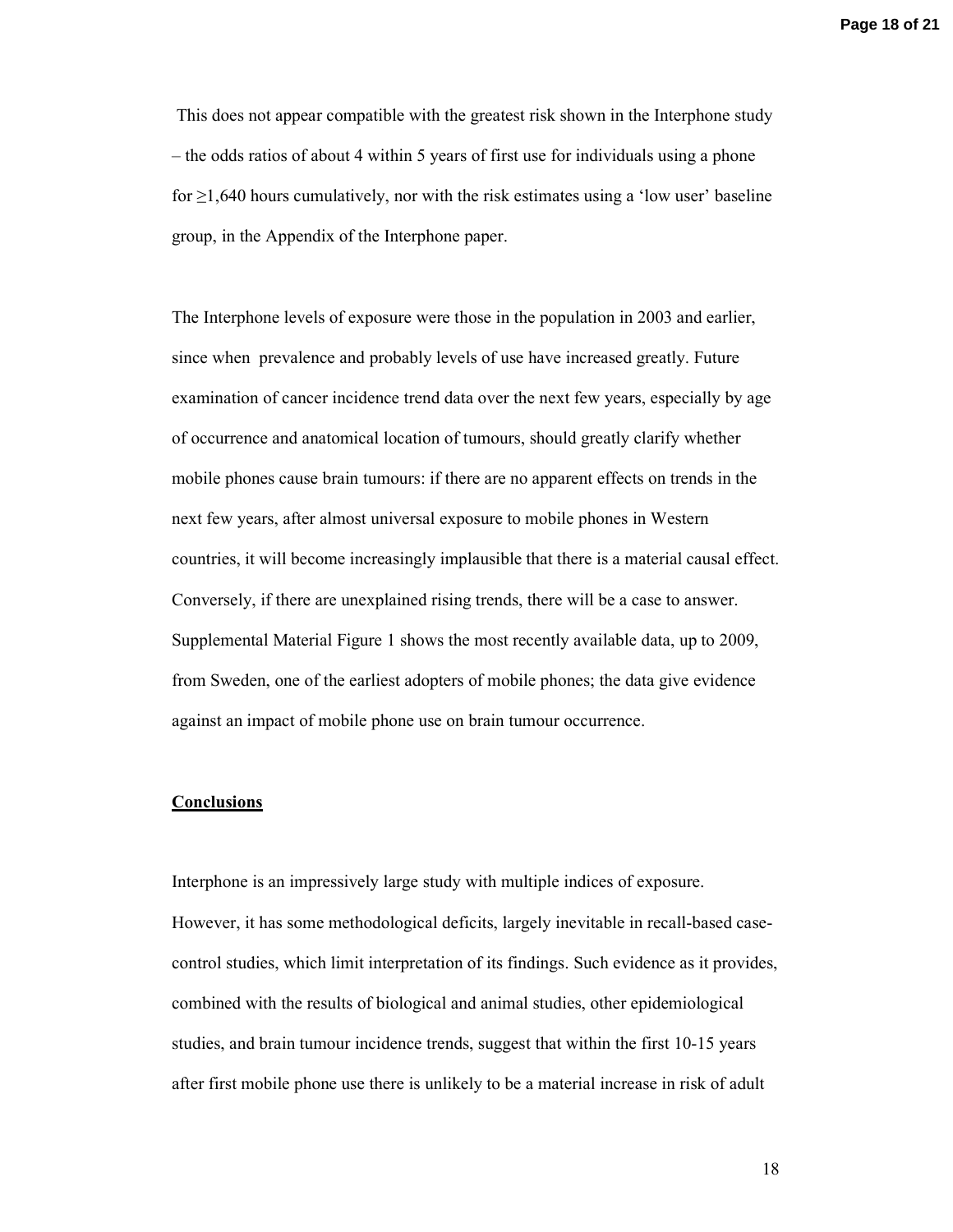brain tumours resulting from mobile phone use. At present there are no data on risk of childhood tumours.

The deficiencies of exposure measurement, because of recall misclassification in studies such as Interphone, and because of mis-identification of users in records-based studies such as the published cohorts, leave it doubtful that either study type could reliably detect a small effect, if one existed. Both for this reason, and because research cannot in principle prove the complete absence of an effect, but only place limits on its possible magnitude, there is bound to remain some uncertainty for many years to come. The limited duration of data yet available, which is mainly for up to 10 years of exposure and to a lesser extent for a few years beyond this, also leave uncertainty because of the potential for long lag period effects, especially for meningioma which is generally slower growing than glioma. The possibility of a small or a longer term effect thus cannot be ruled out. Nevertheless, while one cannot be certain, the trend in the accumulating evidence is increasingly against the hypothesis that mobile phone use causes brain tumours.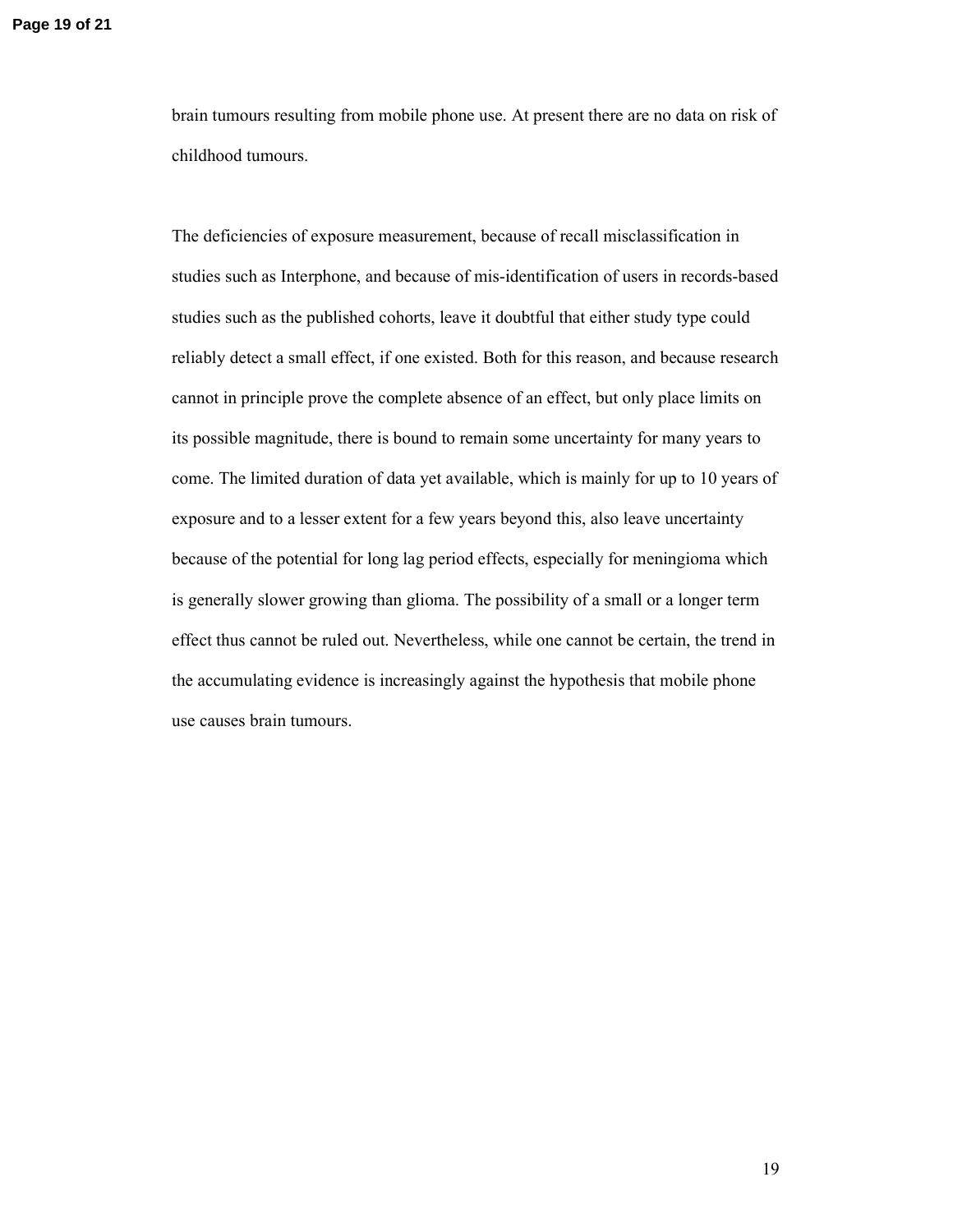#### REFERENCES

Ahlbom, A., Green, A., Kheifets, L.I., Savitz, D., Swerdlow, A., 2004. Epidemiology of health effects of radiofrequency exposure. ICNIRP (International Commission for Non-Ionizing Radiation Protection) Standing Committee on Epidemiology. Environ Health Perspect 112, 1741-1754.

Ahlbom A, Feychting M, Green A, Kheifets L, Savitz DA, Swerdlow AJ. 2009. Epidemiologic evidence on mobile phones and tumor risk: a review. Epidemiology 20:639-652.

Auvinen A, Hietanen M, Luukkonen R, Koskela R-S. 2002. Brain tumors and salivary gland cancers among cellular telephone users. Epidemiology 13:356-359.

Cardis E, Deltour I, Mann S, Moissonnier M, Taki M, Varsier N, et al. 2008. Distribution of RF energy emitted by mobile phones in anatomical structures of the brain. Phys. Med. Biol. 53:2771-2783.

Deltour I, Johansen C, Auvinen A, Feychting M, Klaeboe L, Schuz J 2009 Time trends in brain tumor incidence rates in Denmark, Finland, Norway, and Sweden, 1974-2003. J Natl Cancer Inst. 101: 1721-1724

de Vocht F, Burstyn I, Cherrie JW 2011 Time trends (1998-2007) in brain cancer incidence rates in relation to mobile phone use in England. Bioelectromagnetics. 32: 334-339

Dreyer NA, Loughlin JE, Rothman KJ. 1999. Cause-specific mortality in cellular telephone users. JAMA 282:1814-1816.

Hardell L, Carlberg M, Hansson MK, 2006a. Pooled analysis of two case-control studies on the use of cellular and cordless telephones and the risk of benign brain tumours diagnosed during 1997-2003. Int. J. Oncol. 28:509-518.

Hardell L, Carlberg M, Hansson MK, 2006b. Pooled analysis of two case-control studies on use of cellular and cordless telephones and the risk for malignant brain tumours diagnosed in 1997-2003. Int. Arch. Occup. Environ. Health 79:630-639.

IEGMP (Independent Expert Group on Mobile Phones) 2000. Mobile Phones and Health. , IEGMP, Chilton.

Inskip PD, Tarone RE, Hatch EE, Wilcosky TC, Shapiro WR, Selker RG, et al. 2001. Cellular-telephone use and brain tumors. N Engl J Med 344:79-86.

Inskip PD, Hoover RN, Devesa SS, 2010. Brain cancer incidence trends in relation to cellular telephone use in the United States. Neuro. Oncol. 12:1147-1151.

International Telecommunication Union. Accessed 16 May 2011. http://www.itu.int/ITU- D/ict/statistics/at\_glance/KeyTelecom.html